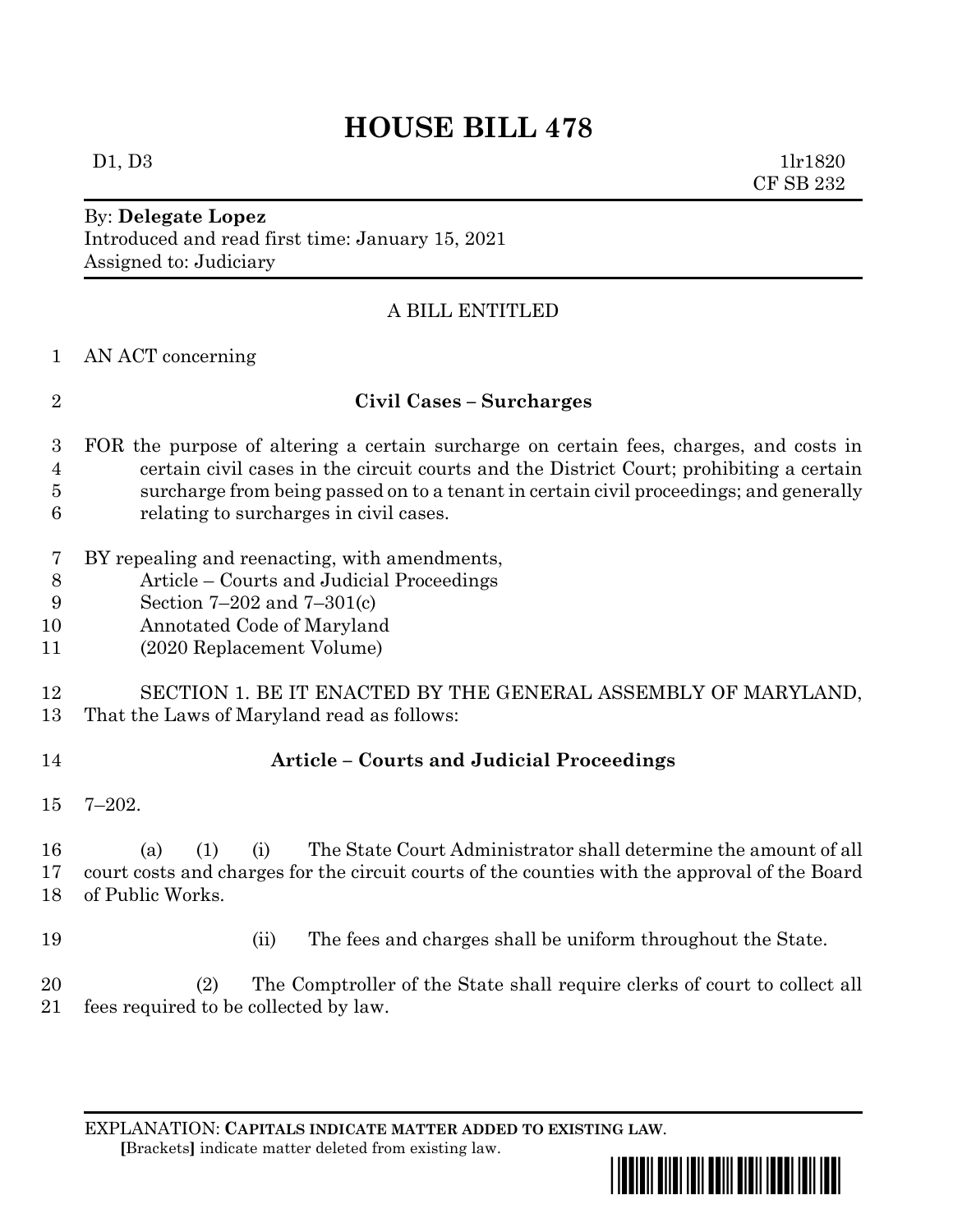#### **HOUSE BILL 478**

 (b) The clerk may not charge the State, any county, municipality, or Baltimore City any fee provided by this subtitle, unless the State, county, municipality, or Baltimore City first gives its consent.

 (c) The clerk is entitled to a reasonable fee for performing any other service that is not enumerated in this subtitle or in §§ 3–601 through 3–603 of the Real Property Article.

 (d) The State Court Administrator, as part of the Administrator's determination of the amount of court costs and charges in civil cases, shall assess a surcharge that:

(1) May not be more than **[**\$55**] \$75** per case; and

 (2) Shall be deposited into the Maryland Legal Services Corporation Fund established under § 11–402 of the Human Services Article.

 (e) (1) In addition to the surcharge assessed under subsection (d) of this section, the State Court Administrator, as part of the Administrator's determination of the amount of court costs and charges in civil cases, shall assess a surcharge that:

 (i) 1. Except as provided in item 2 of this item, shall be \$30 per case; and

 2. Except as provided in paragraph (2) of this subsection, shall be \$6 to reopen any civil case; and

 (ii) Shall be deposited into the Circuit Court Real Property Records Improvement Fund established under § 13–602 of this article.

 (2) A surcharge may not be assessed under this subsection to reopen a case brought by a petitioner under Title 4, Subtitle 5 of the Family Law Article.

(f) The State Court Administrator shall:

 (1) Assess a \$100 fee for the special admission of an out–of–state attorney under § 10–215 of the Business Occupations and Professions Article; and

 (2) Pay \$75 of the fee to the Janet L. Hoffman Loan Assistance Repayment Program established under § 18–1502 of the Education Article.

 (g) If a party in a proceeding feels aggrieved by any fee permitted under this subtitle or by §§ 3–601 through 3–603 of the Real Property Article, the party may request a judge of that circuit court to determine the reasonableness of the fee.

7–301.

 (c) (1) The filing fees and costs in a civil case are those prescribed by law subject to modification by law, rule, or administrative regulation.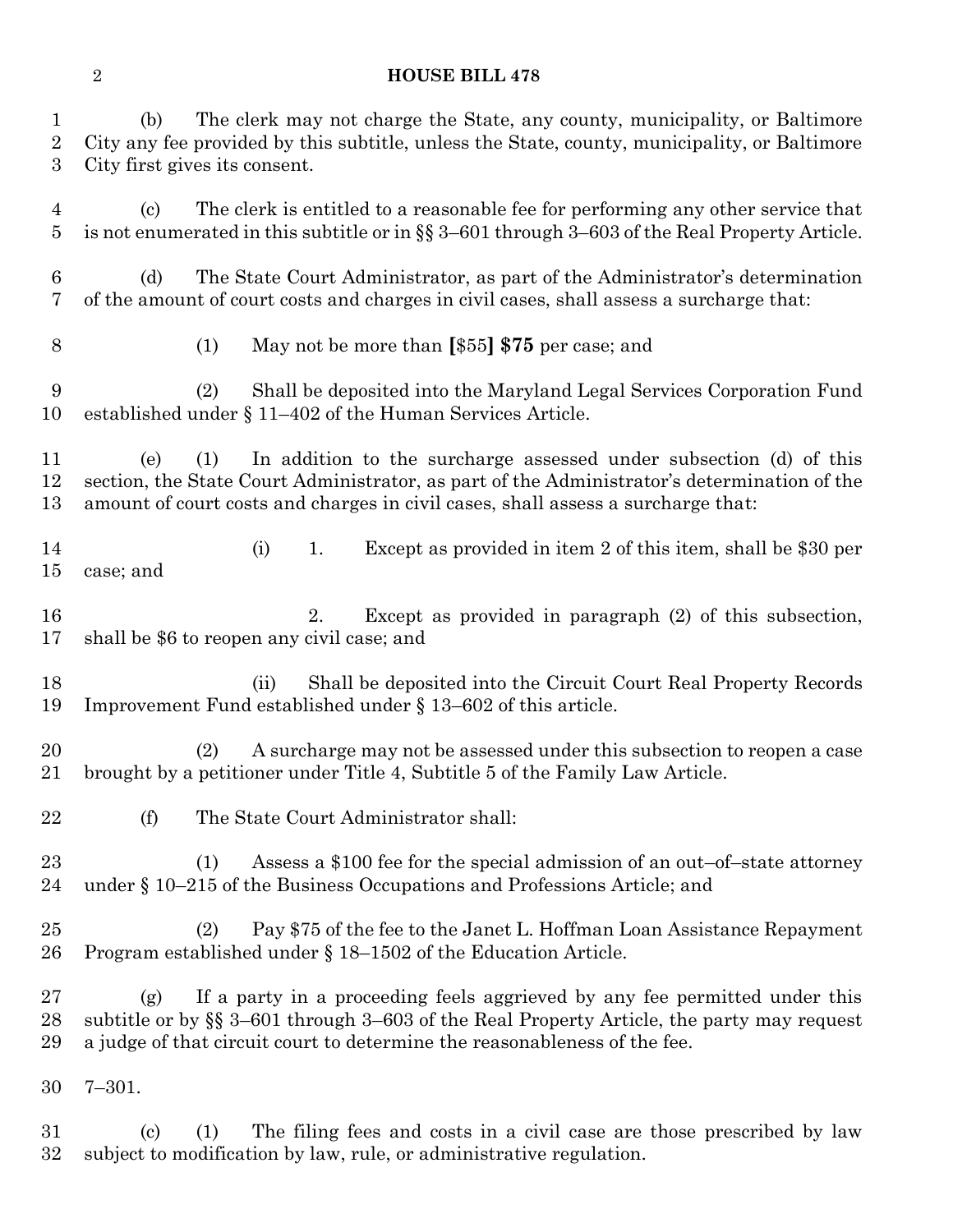### **HOUSE BILL 478** 3

| $\mathbf{1}$        | (2)                                                                                                                                                                                                                                                       |      |    | The Chief Judge of the District Court shall assess a surcharge that:                                                                                               |
|---------------------|-----------------------------------------------------------------------------------------------------------------------------------------------------------------------------------------------------------------------------------------------------------|------|----|--------------------------------------------------------------------------------------------------------------------------------------------------------------------|
| $\overline{2}$      |                                                                                                                                                                                                                                                           | (i)  |    | May not be more than:                                                                                                                                              |
| 3                   |                                                                                                                                                                                                                                                           |      | 1. | [\$8] \$13 per summary ejectment case; and                                                                                                                         |
| 4                   |                                                                                                                                                                                                                                                           |      | 2. | [\$18] \$24 per case for all other civil cases; and                                                                                                                |
| $\overline{5}$<br>6 |                                                                                                                                                                                                                                                           | (ii) |    | Shall be deposited into the Maryland Legal Services Corporation<br>Fund established under $\S 11-402$ of the Human Services Article.                               |
| 7<br>8<br>9         | (3)<br>In addition to the surcharge assessed under paragraph (2) of this<br>(i)<br>subsection, the Chief Judge of the District Court shall assess a surcharge that may not be<br>more than \$10 per case for the following cases filed in Baltimore City: |      |    |                                                                                                                                                                    |
| 10                  |                                                                                                                                                                                                                                                           |      | 1. | Summary ejectment;                                                                                                                                                 |
| 11                  |                                                                                                                                                                                                                                                           |      | 2. | Tenant holding over;                                                                                                                                               |
| 12                  |                                                                                                                                                                                                                                                           |      | 3. | Breach of lease; and                                                                                                                                               |
| 13                  |                                                                                                                                                                                                                                                           |      | 4. | Warrant of restitution.                                                                                                                                            |
| 14<br>$15\,$        |                                                                                                                                                                                                                                                           | (ii) |    | The revenue generated from the surcharge on filing fees collected<br>by the District Court in Baltimore City under subparagraph (i) of this paragraph shall be:    |
| 16<br>17            | Finance; and                                                                                                                                                                                                                                              |      | 1. | Remitted quarterly to the Baltimore City Director of                                                                                                               |
| 18<br>19            |                                                                                                                                                                                                                                                           |      | 2. | Used to fund the enhancement of sheriff benefits and the<br>increase in sheriff personnel to enhance the service of domestic violence orders.                      |
| 20<br>21            | (4)                                                                                                                                                                                                                                                       |      |    | In addition to the surcharge assessed under paragraphs $(2)$ and $(3)$ of<br>this subsection, the Chief Judge of the District Court shall assess a surcharge that: |
| 22                  |                                                                                                                                                                                                                                                           | (i)  |    | May not be more than:                                                                                                                                              |
| $23\,$              |                                                                                                                                                                                                                                                           |      | 1. | \$3 per summary ejectment case; and                                                                                                                                |
| 24                  |                                                                                                                                                                                                                                                           |      | 2. | \$8 per case for all other civil cases; and                                                                                                                        |
| 25<br>$26\,$        |                                                                                                                                                                                                                                                           | (ii) |    | Shall be deposited into the Circuit Court Real Property Records<br>Improvement Fund established under $\S$ 13–602 of this article.                                 |